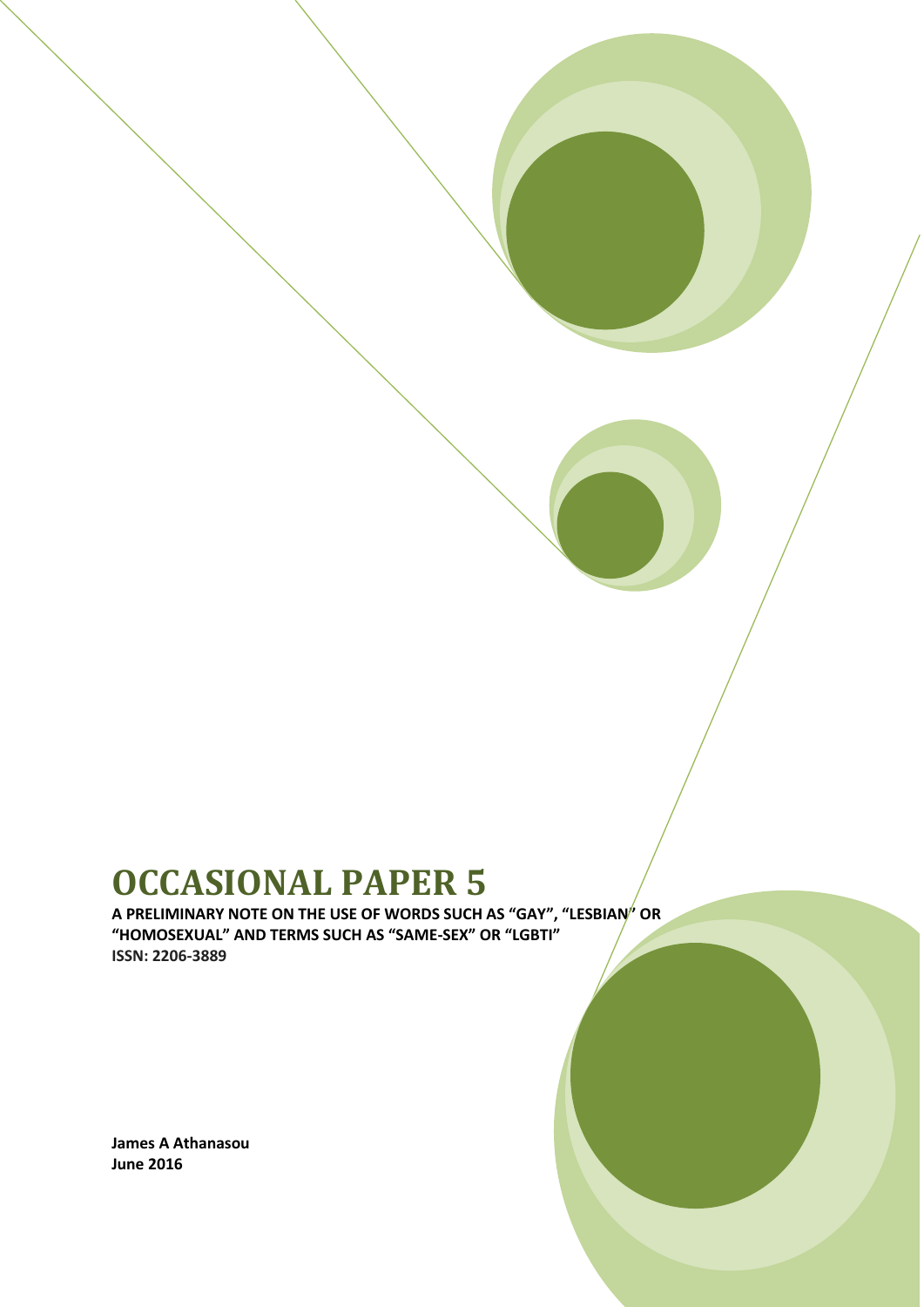*Occasional Papers* is a series of articles and research reports. The views expressed are those of the author and not those of the University of Sydney. These papers are revised and updated - to avoid confusion only the latest version of each Occasional Paper should be cited as a reference.

Copyright © 2016 by James A Athanasou

All rights reserved. This research report or any portion thereof may not be reproduced or used in any manner whatsoever without the express written permission of the publisher except for the use of brief quotations in a book review or scholarly journal.

James Athanasou 968 Anzac Parade, MAROUBRA NSW 2035 Australia **E**: athanasou@gmail.com https://sites.google.com/site/jamesathanasou/Home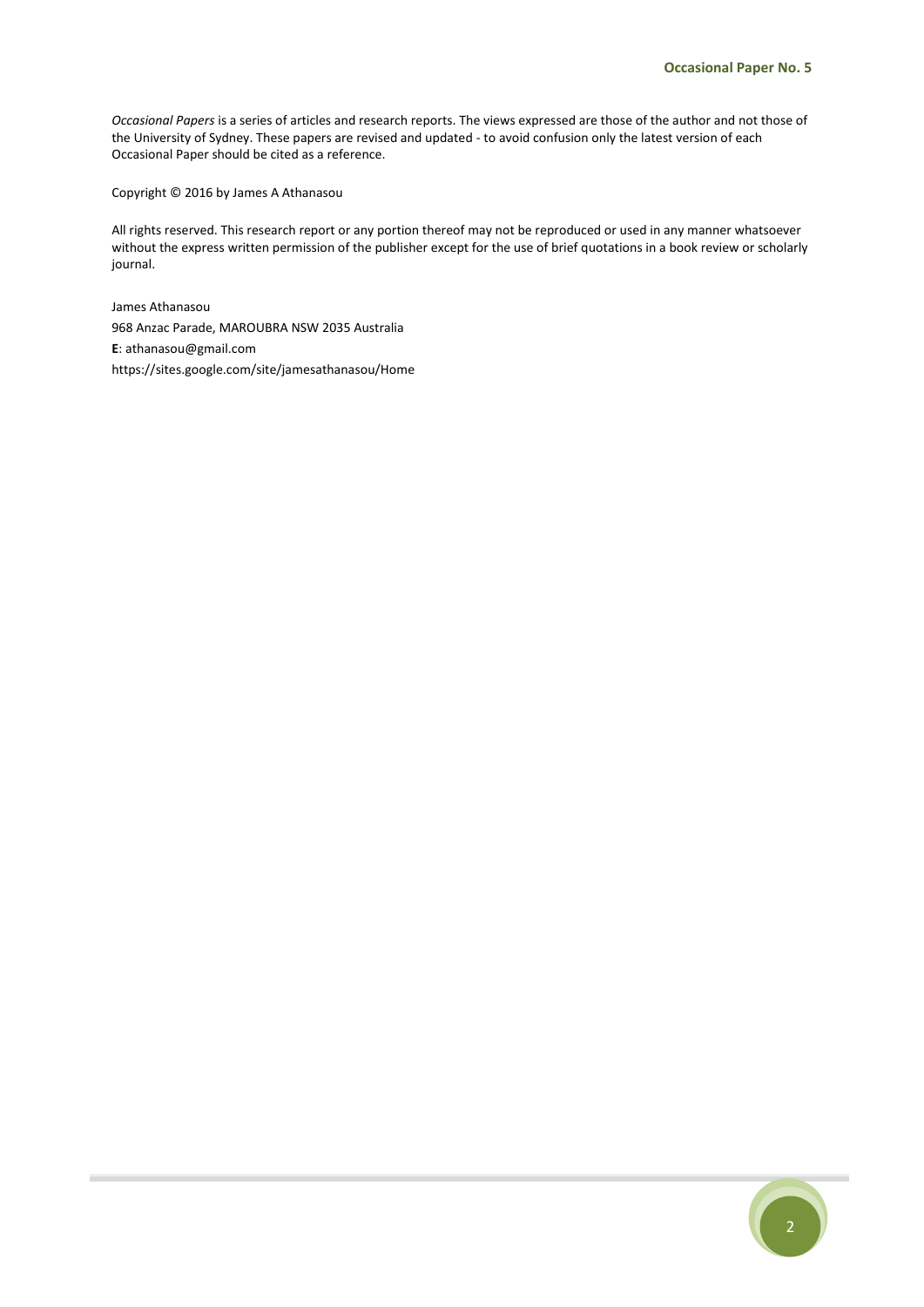#### **ABSTRACT**

The purpose of this brief report is to examine the use of words such as "gay", "lesbian", "homosexual" and terms such as "LGBTI" and "same-sex". Some observations are made on the historical use of such terms. This note is especially appropriate in relation to the debate on same-sex issues and sexuality education. It is argued that the promotion of a euphemism such as "gay" to hide the reality of men-who-have-sex-with-men is at best deceptive and consistent with the meaning of propaganda.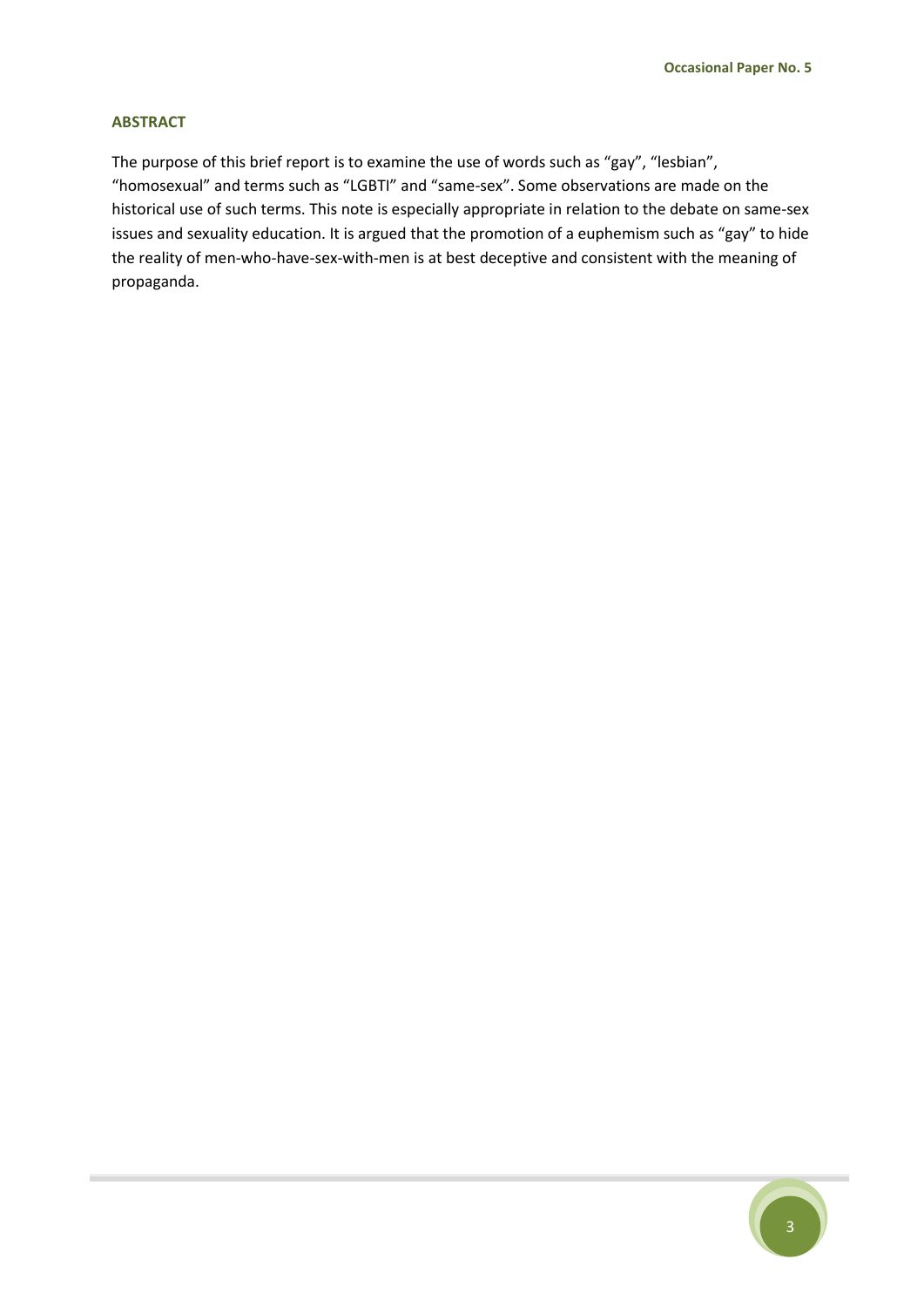## **Contents**

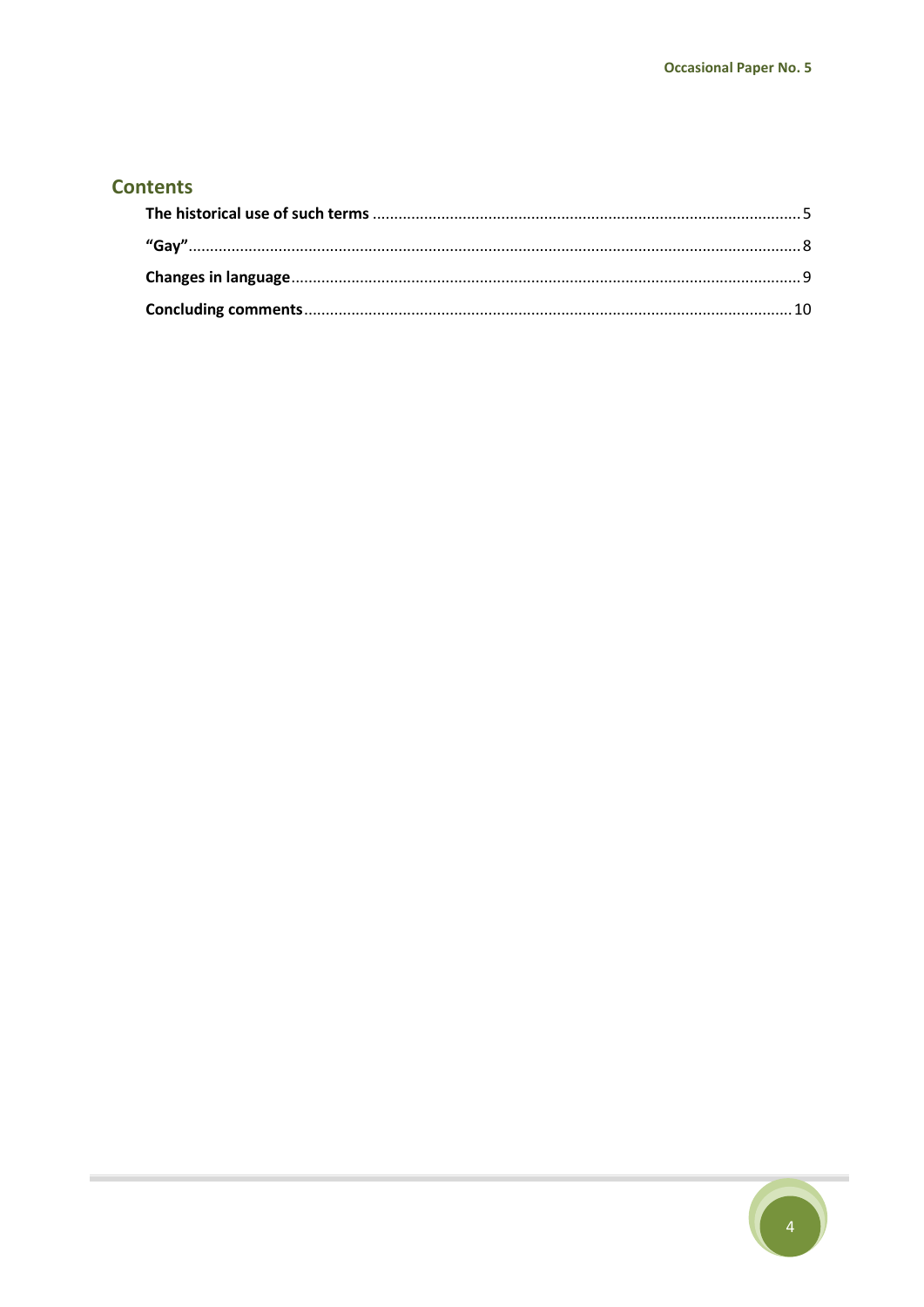# **A PRELIMINARY NOTE ON THE USE OF WORDS SUCH AS "GAY", "LESBIAN" OR "HOMOSEXUAL" AND TERMS SUCH AS "SAME-SEX" OR "LGBTI"**

The homosexual and related communities are particularly sensitive about the terminology that is used to describe them and their related issues.<sup>1</sup> The reasons for this are because language conveys meaning, intention or purpose. The use of language influences acceptance or rejection. It is also useful in marketing an ideology or world view. Nowhere is it better manifested than in the use of a term, such as "gay", that has dominated the social discourse.

There are, however, problems in our expressions about sexuality since "no universal agreement exists on terminology, and because language and culture continually change...".<sup>2</sup>

The purpose of this brief report is to examine the use of five words:"gay", "lesbian", "homosexual" and terms such as "LGBTI" and "same-sex". Some brief comments are made on the historical use of such terms. This note is especially appropriate in relation to the debate on same-sex issues and sexuality education.

#### <span id="page-4-0"></span>**The historical use of such terms**

**.** 

The use of the words can be plotted with *Google Books NGram*. This tracks the appearance e of a word in a sample of English books over the period 1800-2008.

In 2007, "gay" was the most frequent of the five terms, followed by "lesbian" and "homosexual". The words "same-sex" or "LGBTI" were much less commonly used. The frequency is summarised in Table 1.

The trends for the appearance of these words over time are portrayed in the following figures: Figure 1 - gay; Figure 2 - lesbian; Figure 3 -

 $^{1}$  GLAAD Media Reference Guide, http://www.glaad.org/reference/offensive Retrieved May 2016 2 American Psychological Association (1991) Avoiding heterosexual bias in language. *American Psychologist*, *46*(9), 973-974.

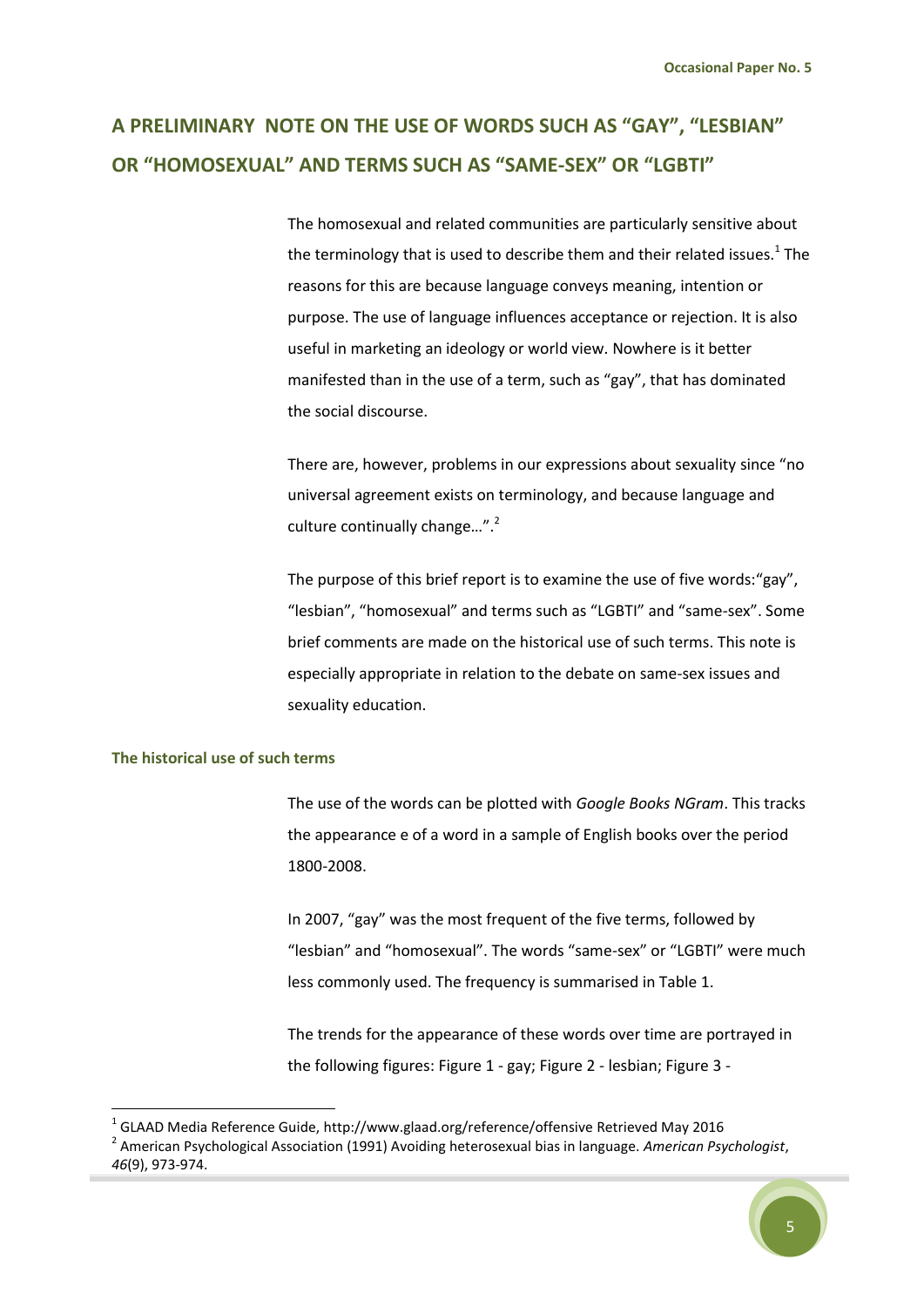homosexual; Figure 4 - same-sex; and Figure 5 - LGBTI. The time periods have been varied wherever possible in order to reflect the period just before the introduction of the term and its subsequent appearance.

| Word       | 2007 - % frequency |
|------------|--------------------|
| gay        | 0.0021491%         |
| lesbian    | 0.0006893%         |
| homosexual | 0.0005652%         |
| same-sex   | 0.0000686%         |
| LGBTI      | 0.0000013%         |

Table 1. Frequency of the use of terms in 2007



Figure 1. Trend for the use of the word "gay" 1800-2008



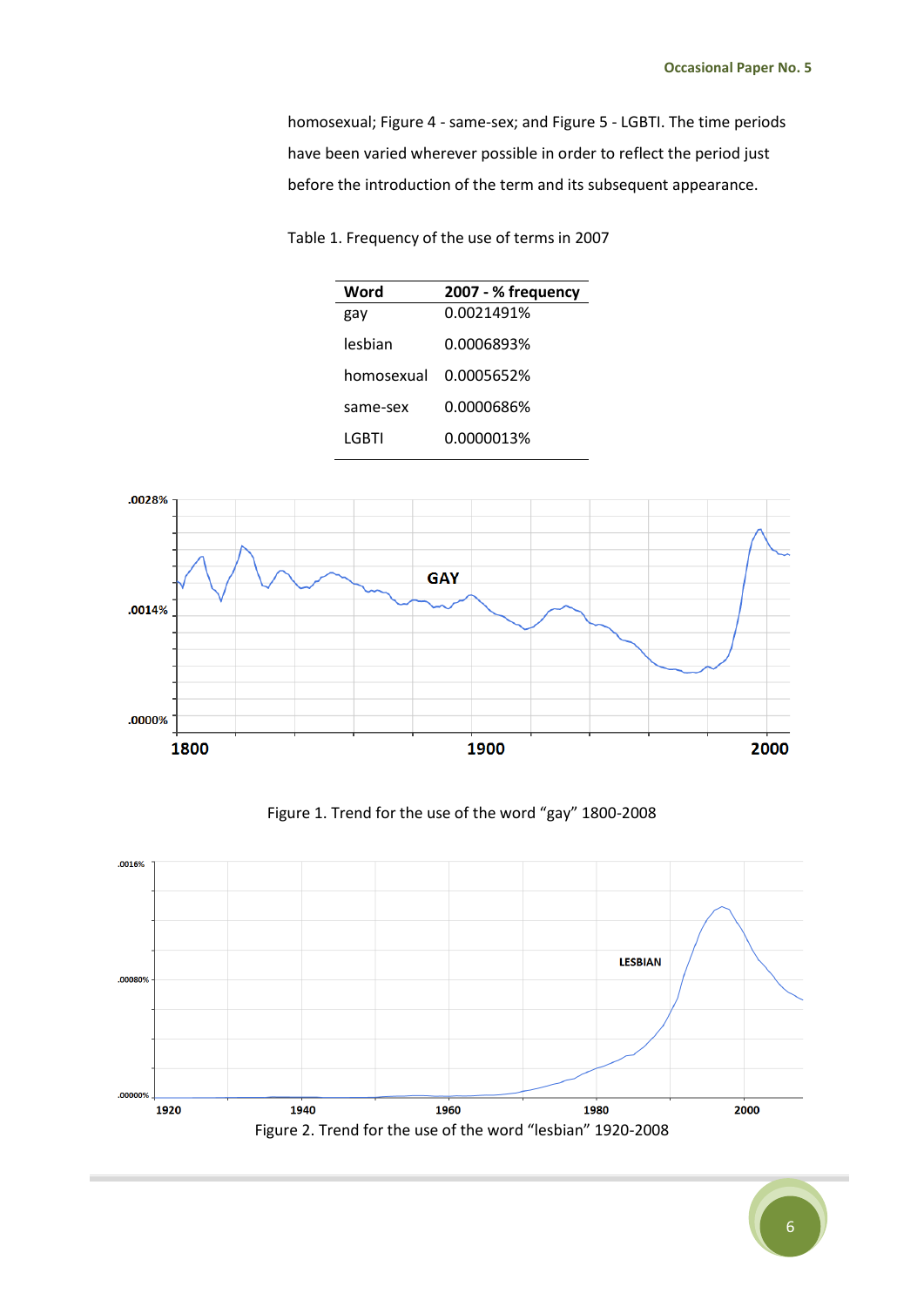

Figure 3. Trend for the use of the word "homosexual" 1880-2008



Figure 4. Trend for the use of the word "same-sex" 1940-2008



Figure 5. Trend for the use of the word "LGBTI" 1990-2008

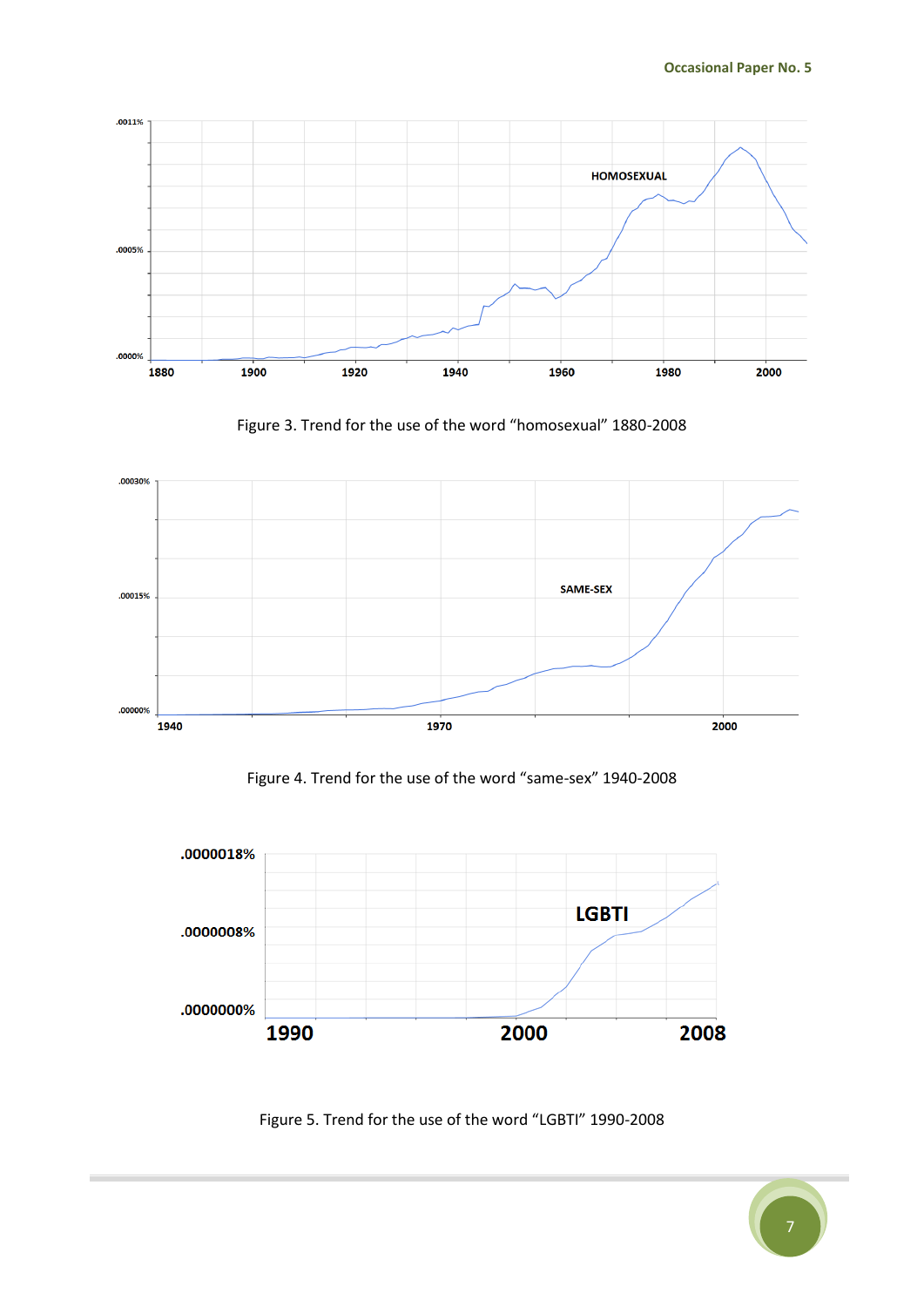With the exception of "gay", all these terms are of recent origin in the lexicon. In order of appearance there is: homosexual about 1890; lesbian about 1950; same-sex about 1950 -1960; and LGBTI about 2000.

<span id="page-7-0"></span>**"Gay"**

The word "gay" differs from the other four terms. It has been adapted for use in relation to homosexuals.

Gay once meant something like a merry or lively mood. Gay now typically refers to a person whose primary emotional and sexual attraction is toward people of the same sex. The term is most commonly applied to men, although some women use this term.<sup>3</sup>

Accordingly gay is strictly a euphemism. It is the substitution of a commonly, mild term for another less desirable term. For instance, the Gay & Lesbian Alliance Against Defamation now known as GLAAD, has recommended that "gay" be used in preference to formal terms such as "homosexual".<sup>4</sup>



The change accompanied the movement of homosexuality from a psychiatric diagnosis and an illegal act to wider acceptance in the community in the late 1960s. A modern view is that the term gay is a sociocultural description.

Some activists assert that even "gay" will not be required one day. Writing in the Guardian in 2006, the gay rights activist Peter Tatchell proposed that a term such as "gay" is a temporary identity. It will be replaced over time by a bisexual identity:

1

 $^4$ GLAAD Media Reference Guide, http://www.glaad.org/reference/offensive Retrieved May 2016



<sup>3</sup> .*Writing Themselves in 3*, p. vii.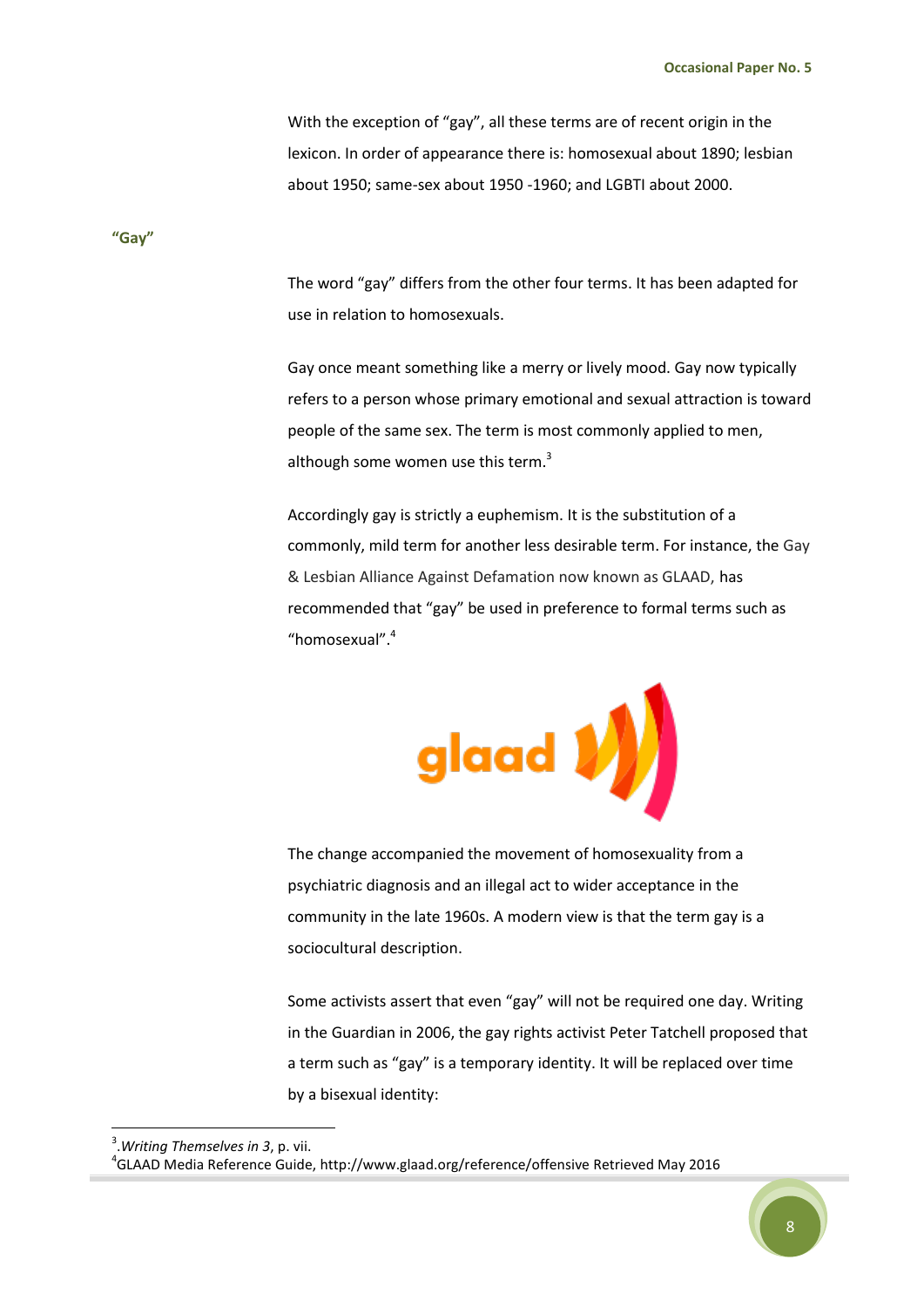defining oneself as gay is a relatively modern invention and is unlikely to prevail in perpetuity… The boundaries between hetero and homo will merge and blur, with a greater incidence of bisexuality. 5

#### <span id="page-8-0"></span>**Changes in language**

**.** 

The change over 200 years and especially the increased use of "gay" and "lesbian" since the 1980s has not occurred by chance.

Firstly it has been selective and this is indicated in Figure 6 where "gay" has been given prominence. Secondly, there has been an inexorable increase in these terms overall.



Figure 6. Changes from 1980 to 2008 in the use of the five terms

Figure 7 highlights the presence of five terms since 1980. Overall, there has been a consistent increase if all the five lines were totalled.

The reasons for this increase in Figure 7 are beyond the scope of this report. The consequences rather than the causes of this change are probably of greater importance.

<sup>5</sup> Tatchell, P. (2006). Just a phase. *The Guardian*, Tuesday 28 November 2006. http://www.theguardian.com/commentisfree/2006/nov/27/isgayjustaphase Retrieved May 2016.

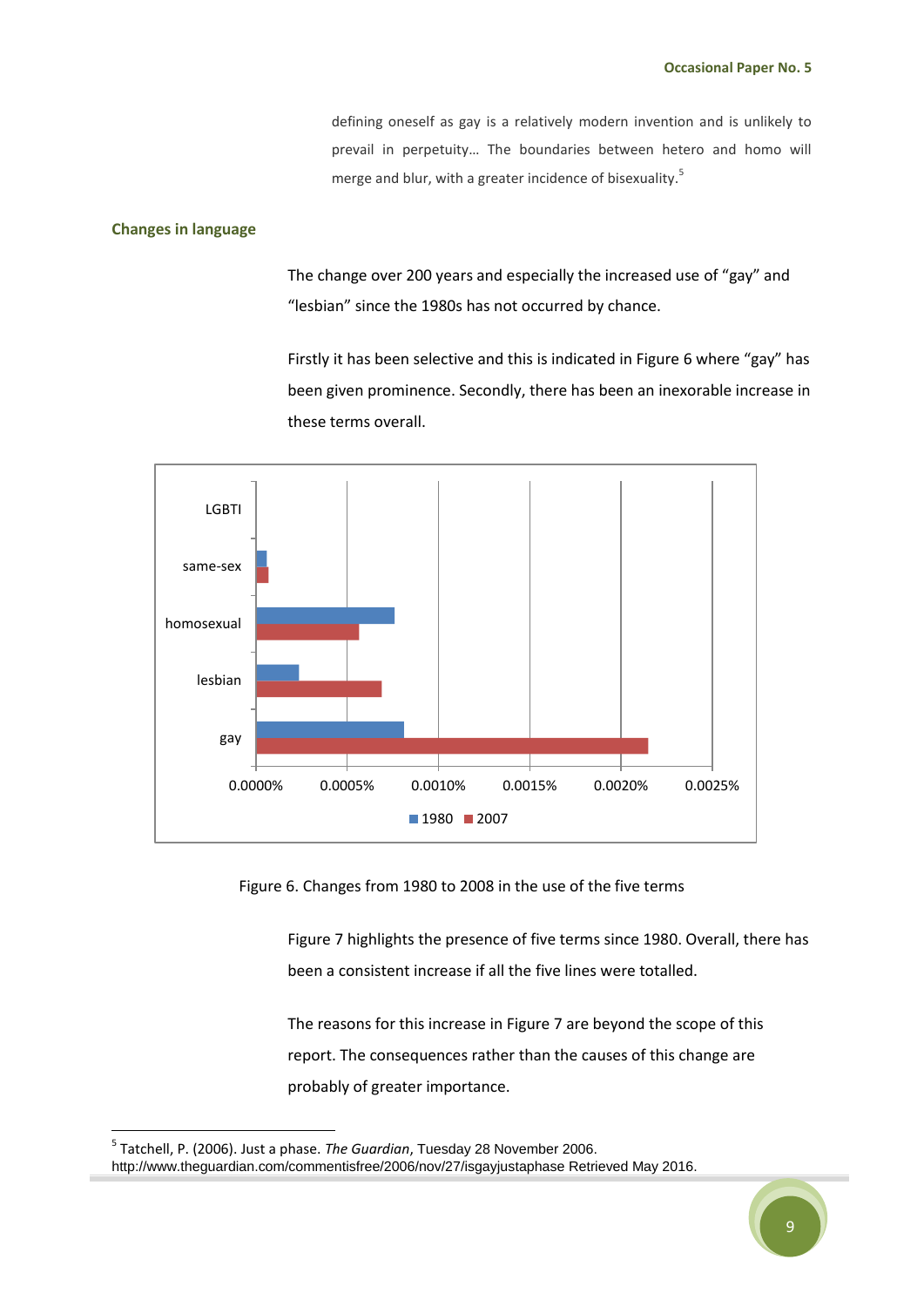

Figure 7. Trend for the overall use of the five terms 1980-2008

#### <span id="page-9-0"></span>**Concluding comments**

**.** 

This report has documented some changes in language. One of these changes was the development of a euphemism such as "gay". It built upon the original positive meaning of "gay" as a social pleasure and is now used to encompass men-who-have-sex-with-men.<sup>6</sup>

But it did more than this. In essence, it involved the presentation of what were considered abnormal<sup>7</sup> behaviours in ways that are benign or more acceptable.

In the case of "gay", it is essentially propaganda. In the formal dictionary sense of the word, propaganda is considered as information or ideas that are deliberately spread widely to help a person, group or movement.

The overall use of these five terms has increased since 1980 even though they relate to a small spectrum of the population (i.e., homosexual male or homosexual female). The increased use of "lesbian" and the reduction in the use of "homosexual" are consistent with the GLAAD agenda.

 $<sup>6</sup>$  Athanasou, J. A. (2016). The practices and behaviour of men who have sex with me: A summary of "Sexual</sup> health and behaviour of men in New South Wales 2013-2014". *Occasional Paper no. 3*.Sydney:Author.  $<sup>7</sup>$  It is abnormal in the sense of being irregular or nonstandard or atypical.</sup>

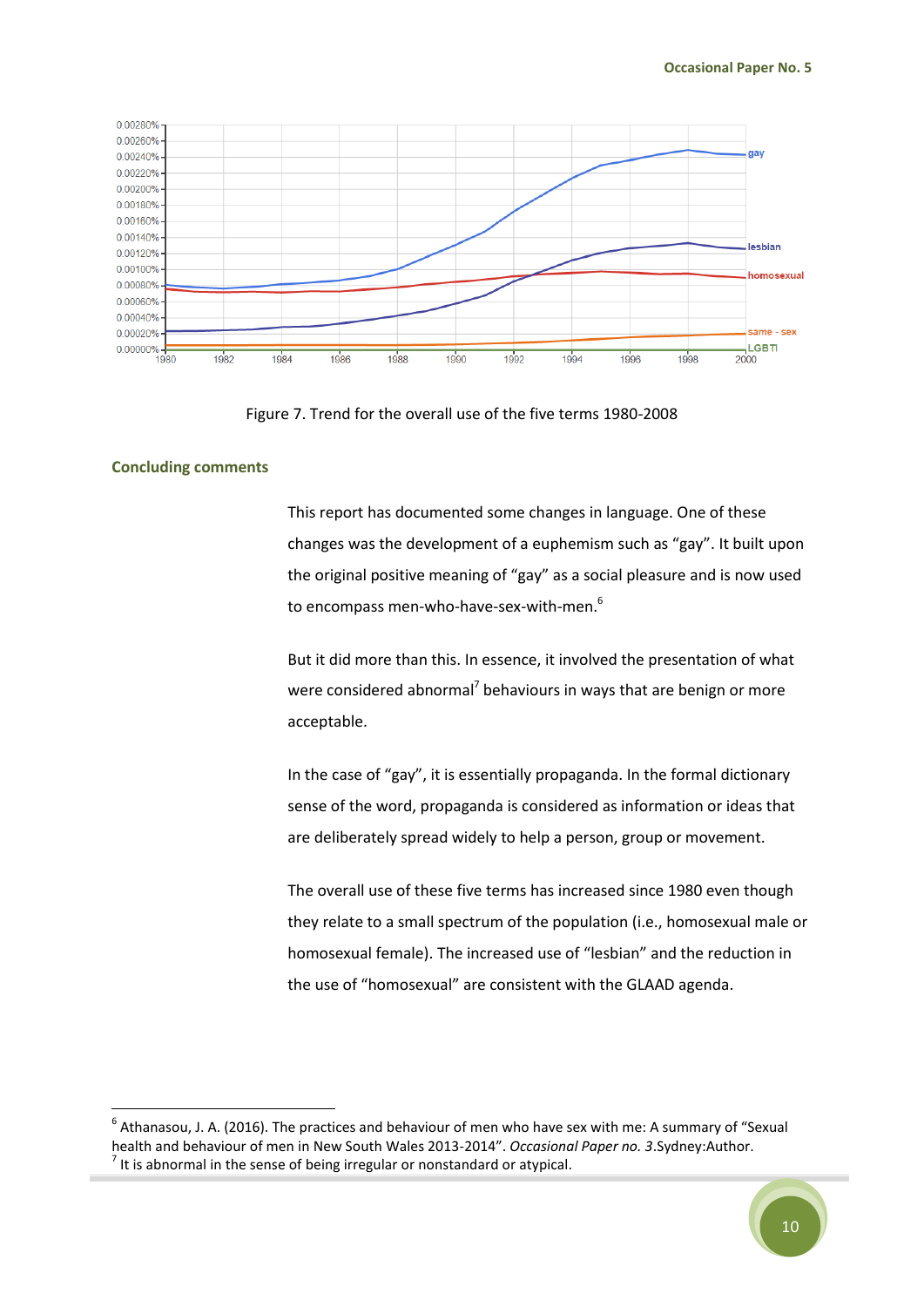#### **Funding**

This research received no specific grant from any funding agency in the public, commercial or not-for-profit sectors.

### **Declaration of conflicting interests**

None declared.

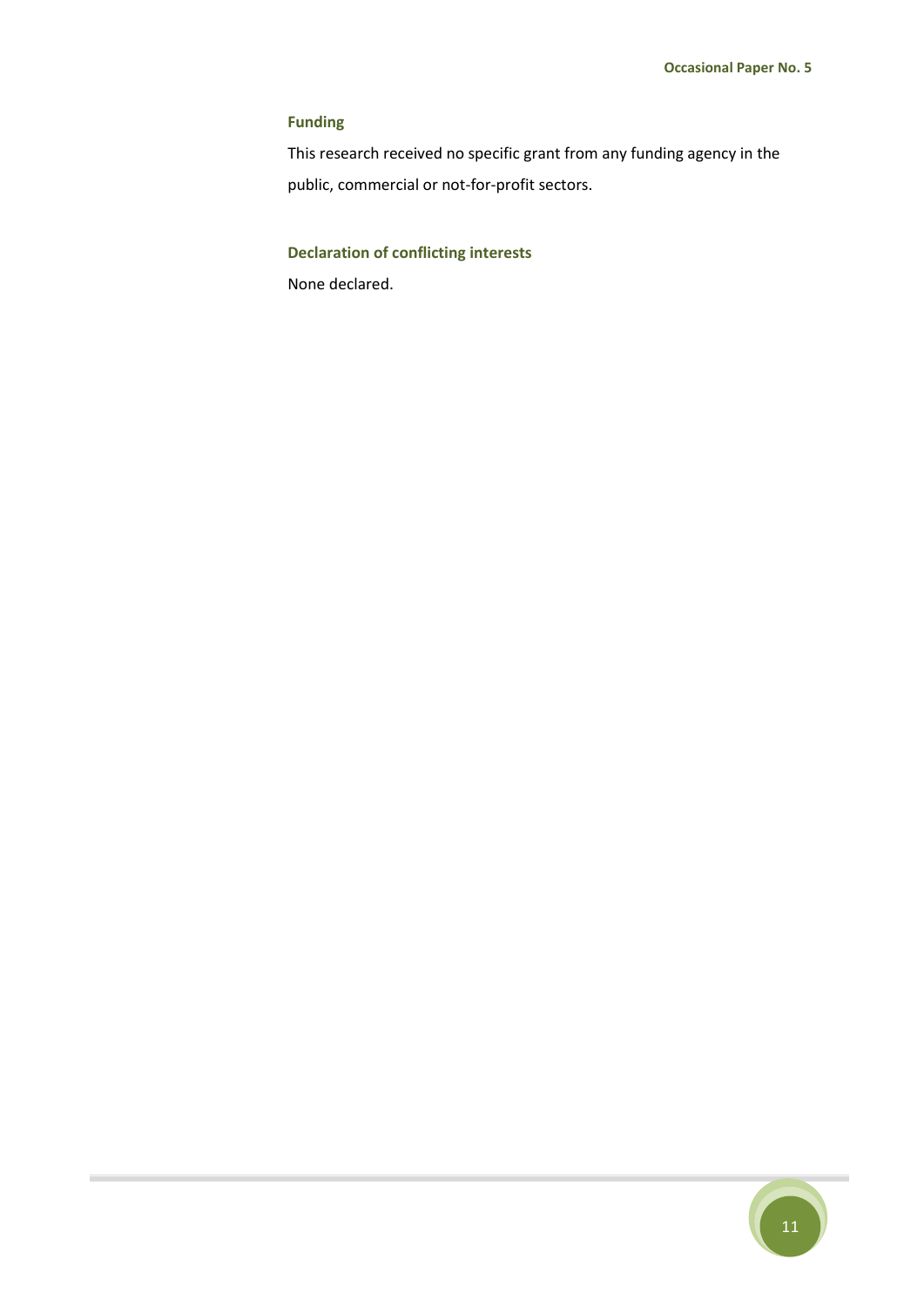James Athanasou is a psychologist in private practice. He lectured in measurement and evaluation in the Faculty of Arts and Social Sciences at the University of Technology. He retired in 2008 but continued as an Adjunct Professor until 2015. From 2014-2016 he is an Associate Professor (part-time) in Health Sciences at the University of Sydney.

E: athanasou@gmail.com